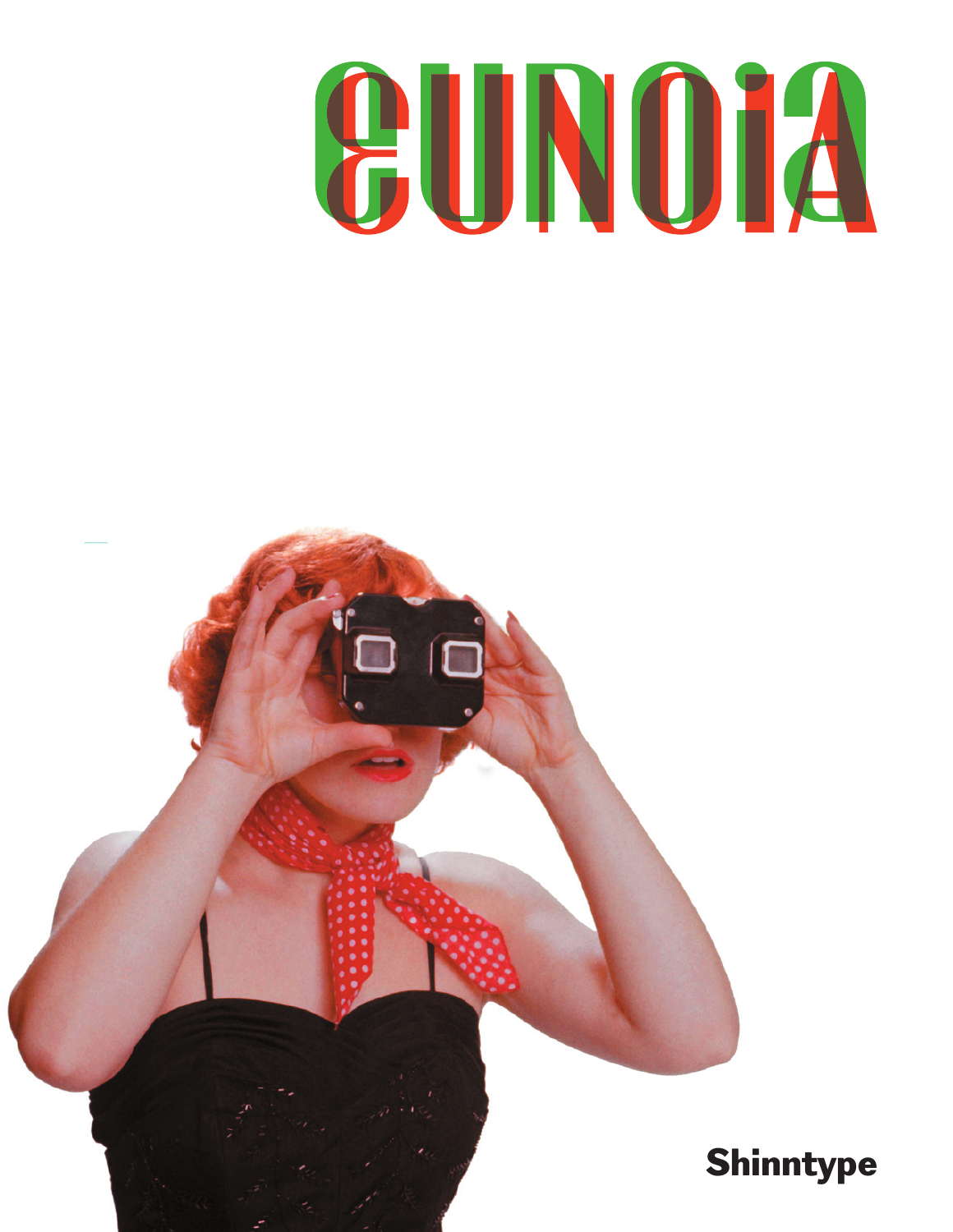Eunoia Regular 35/52 unique AaBbCcDdEeFfGgHhliJjKkLIMmNn0oPpQqRrSsTtUuVvWwXxYyZz **Eunoia Round 39/52 unione** AaBbCcDd&eFfGgHhliJjKkllMmNn0oPpQqRrSsTtUuVvWwXxYyZz **Cunoia Unicase 36/52 unique** aaBBCcDneeFFGGHHLJJKKLIMmDnOoPpOoRRSsTTUuVvWwXxYy7z Eunoia Condensed Regular 35/52 unione AaBbCcDdEeFfGgHhliJjKkLlMmNn0oPpQqRrSsTtUuVvWwXxYyZz **Gunoia Condensed Round 39/52 mone** AaBbCcDd&effGgHhliJjKkllMmNnOoPpQqRrSsTtUvVvWwXxYyZz **Cunoia Connensen Unicase** 36/52 mone daBBCcDpCeFrGcHHLJJKkLIMmNnOoPpOoRRSsTTUUVvWwXxYv77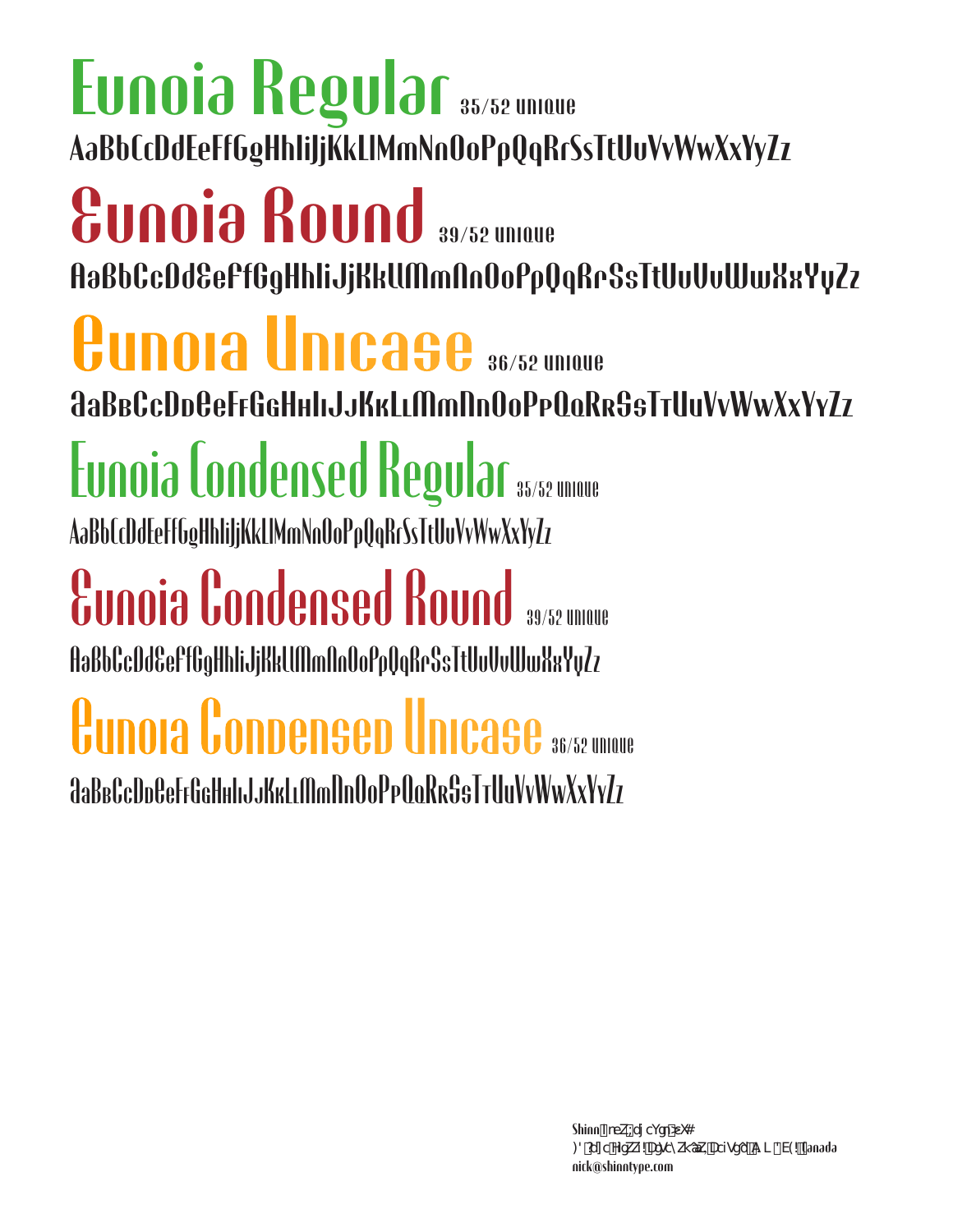## e formal The formal qualities of a typefa

## The formal qualities of a typeface energize

The formal qualities of a typeface energize, facilitate and inform the typographic layout. Skilled typographers will leverage the

The formal qualities of a typeface energize, facilitate and inform the typographic layout. Skilled typographers will leverage the attributes of carefully selected fonts

 $\frac{12}{15}$ 

 $\frac{14}{14}$ The formal qualities of a typeface energize, facilitate and inform the typographic layout. Skilled typographers will leverage the attributes of carefully

The formal qualities of a typeface energize, facilitate and inform the typographic layout. Skilled typographers will leverage the attributes of carefully selected fonts to enhance the personality of the page, thereby standing out from the crowd. The formal qualities of a typeface energize, facilitate

The formal qualities of a typeface energize, facilitate and inform the typographic layout. Skilled typographers will leverage the attributes of judiciously

The formal qualities of a typeface energize, facilitate and inform the typographic layout. Skilled typographers will leverage the attributes of judiciously chosen fonts to maximize the personality of the page, thereby standing out from the crowd. The formal qualities of a typeface energize,

The formal qualities of a typeface energize, facilitate and inform the typographic layout. Skilled typographers will leverage the attributes of judiciously chosen fonts to maximize

 $10/11$ 

### abcdefghijklmnopqrstuvwxyz ABCDEFGHIJKLMNOPQRSTUVWXYZ #1234567890&?! <sup>a</sup>áàâãääæçéèêëfiflíìíïñ<sup>o</sup>óòôõöøœßúùûü ÁÀÂÃÄÅÆÇÉÈÊËĤÎÏÑÓÒÔÕÖØŒÚÙÛÜ  $[Sfff(x)]$   $3 = + - \pm \div \times \rightarrow \neg \wedge \sim \frac{9}{00}$   $\frac{9}{00}$   $\text{m}$   $\text{m}$

The formal qualities of a typeface energize, facilitate and inform the typographic layout. Skilled typographers will leverage the attributes of judiciously chosen fonts to maximize the personality of the page, thereby standing out from the crowd. The formal qualities of a typeface energize, facilitate and inform the typograph-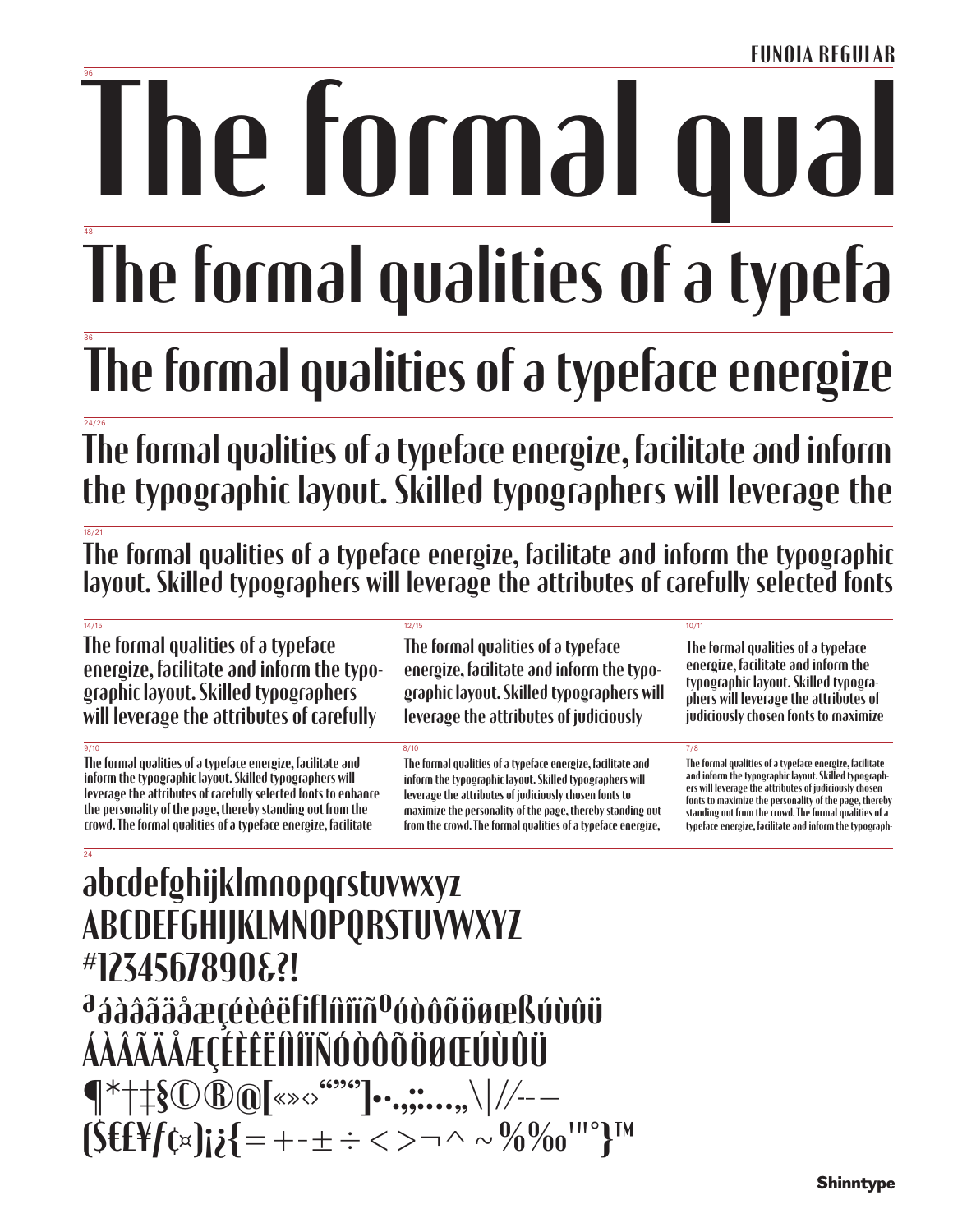## The formal qualities of a The formal qualities of a typeface energize, faci

## The formal qualities of a typeface energize, facilitate and inform

The formal qualities of a typeface energize, facilitate and inform the typographic layout. Skilled typographers will leverage the attributes of judiciously selected fonts to maximize the person-

The formal qualities of a typeface energize, facilitate and inform the typographic layout. Skilled typographers will leverage the attributes of judiciously selected fonts to maximize the personality of the page, thereby tanding out from the crowd. The form

 $\frac{1}{12/15}$ 

The formal qualities of a typeface energize, facilitate and inform the typooraphic layout. Skilled typooraphers will leverage the attributes of carefully selected fonts to maximize the personality of the page, thereby standing out from the

 $\frac{1}{14/15}$ 

The formal qualities of a typeface energize, facilitate and inform the typographic layout. Skilled typographers will leverage the attributes of carefully selected fonts to enhance the personality of the page, thereby standing out from the crowd. The formal qualities of a typeface energize, facilitate and inform the typographic layout. Skilled typographers will leverage the attributes of rarefully selected foots to enhance the nersonality of the nage.

The formal qualities of a typeface energize, facilitate and inform the typographic layout. Skilled typographers will leverage the attributes of judiciously chosen fonts to maximize the personality of the page, thereby standing out from the

The formal qualities of a typeface energize, facilitate and inform the typographic layout. Skilled typographers will leverage the attributes of judiciously chosen fonts to maximize the personality of the page, thereby standing out from the crowd. The formal qualities of a typeface energize, facilitate and inform the typographic layout. Skilled typographers will leverage the attributes of indiciously chosen foots to maximize the oersonality of the nage. The formal qualities of a typeface energize, facilitate and inform the typographic layout. Skilled typographers will leverage the attributes of judiciously chosen fonts to maximize the personality of the page, thereby standing out from the crowd. The formal qualities of a typeface

 $10/11$ 

 $7/8$ 

The formal qualities of a typeface energize, facilitate and inform the typographi layout. Skilled typographers will leverage the attributes of judiciously chosen fonts to maximize the personality of the page, thereby standing out from the crowd. The formal qualities of a typeface energize, facilitate and inform the typograph- layout. Skilled typographers will leverage the attributes of judiciously chosen fonts to maximize the personality of the page, thereby standing out from the crowd. The

### abcdefghijklmnopqrstuvwxyz ABCDEFGHIJKLMNOPORSTUVWXYZ #1234567890821 <sup>a</sup> áàâãääæçéèêëfiflîîïñ<sup>o</sup>óòôõöøæßúùûü ÁAÂÃÄÅÆCÉÈÊËĤÎÏÑÓÒÔÕÖØŒ

 $[ \bigl\{ \bigl\{ \bigl\{ \bigl\{ f \bigl\{ \mu \bigr\} \bigr\} \bigr\} \bigr\} = + - \pm \div \, \texttt{R} \geq \, \texttt{R} \sim \, \texttt{R} \sqrt{\texttt{R} \texttt{R} \texttt{R} \texttt{R} \texttt{R} \texttt{R} \texttt{R} \texttt{R} \texttt{R} \texttt{R} \texttt{R} \texttt{R} \texttt{R} \texttt{R} \texttt{R} \texttt{R} \texttt{R} \texttt{R} \texttt{R} \texttt{R} \texttt{R} \texttt{R} \$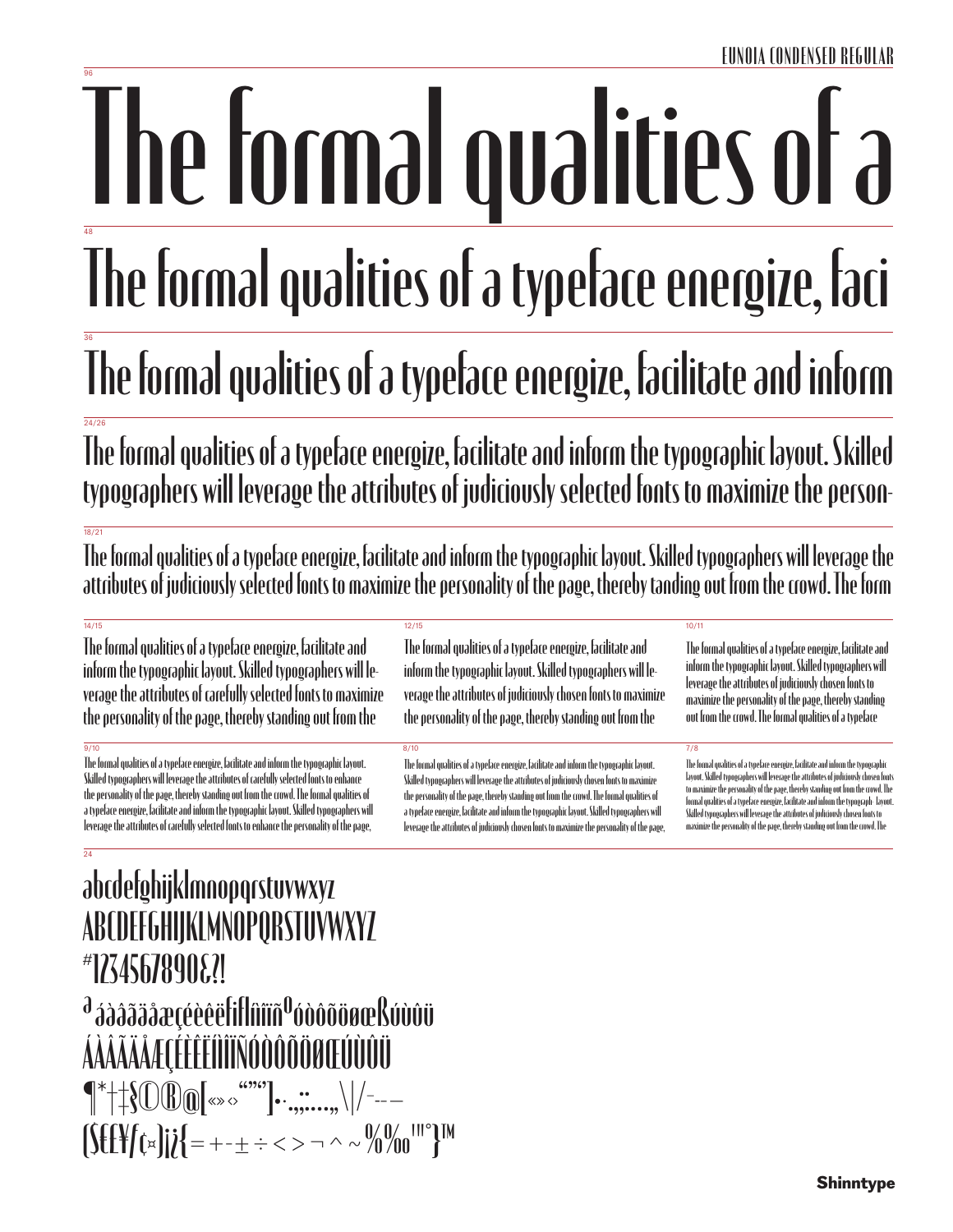## e tormal The formal qualities of a typef

### The formal qualities of a typeface energi

The formal qualities of a typeface energize, facilitate and inform the typographic layout. Skilled typographers will lev-

The formal qualities of a typeface energize, facilitate and inform the typographic layout. Skilled typographers will leverage the attributes of carefully selected fonts

 $\frac{12}{15}$ 

 $\frac{14}{14}$ The formal qualities of a typeface eneroize, facilitate and inform the typo-graphic layout. Skilled typographers will leverage the attributes of

The formal qualities of a typeface energize, facilitate and inform the typographic layout. Skilled typographers will leverage the attributes of carefully selected fonts to enhance the personality of the page, thereby standing out from the crowd. The formal qualities of a typeface

The formal qualities of a typeface energize, facilitate and inform the typographic layout. Skilled typographers will leverage the attributes of

The formal qualities of a typeface energize, facilitate and inform the typographic layout. Skilled typographers will leverage the attributes of judiciously chosen fonts to maximize the personality of the page, thereby standing out from the crowd. The formal qualities of a typeface

The formal qualities of a typeface energize, facilitate and inform the typographic layout. Skilled typographers will leverage the attributes of judiciously chosen fonts to maximize

 $10/11$ 

### abcdefghijklmnopqrstuvwxyz ABCD&FGHIJKLMNOPQRSTUVWXYZ #1234567890&?! <sup>a</sup>áàâãääæçéèêëfiflíìîïñ<sup>o</sup>óòôõöøœßúùûü ÁÀÂÃÄÅÆÇÉÈÊËÍÌÏĨŎÒÒÕÖØŒÚÙÛÜ  $[$ SEE¥f¢¤)i¿{=+-±÷<>¬^~%%0""?™

The formal qualities of a typeface energize, facilitate and inform the typographic layout. Skilled typographers will leverage the attributes of judiciously chosen fonts to maximize the personality of the page, thereby standing out from the crowd. The formal qualities of a typeface energize, facilitate and inform the typo-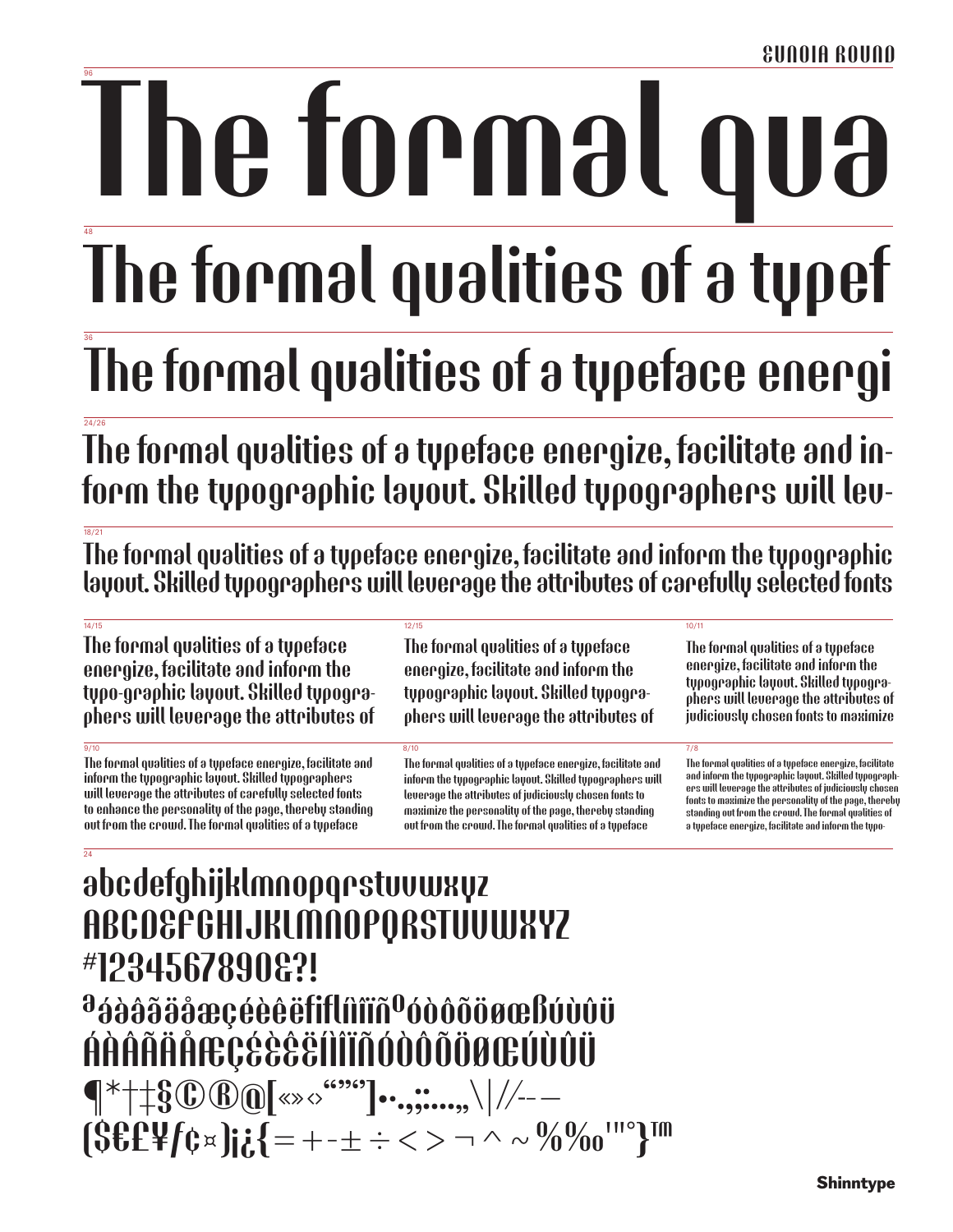# The formal qualities of

## The formal qualities of a typeface energize,

## The formal qualities of a typeface energize, facilitate and in-

The formal qualities of a typeface energize, facilitate and inform the typographic layout. Skilled typographers will leverage the attributes of judiciously selected fonts to maxi-

The formal qualities of a typeface energize, facilitate and inform the typographic layout. Skilled typographers will leverage the attributes of judiciously selected fonts to maximize the personality of the page, thereby tanding out from

 $\frac{12}{15}$ 

The formal qualities of a tupeface energize, facilitate and inform the tunonraphic layout. Skilled tunonraohers will leverage the attributes of carefully selected foots to maximize the oecsonality of the page, thereby

 $\frac{1}{14/15}$ 

The formal qualities of a typeface energize, facilitate and inform the typographic layout. Skilled typographers will leverage the attributes of carefully selected fonts to enhance the personality of the page, thereby standing out from the crowd. The formal qualities of a typeface energize, facilitate and inform the typographic layout. Skilled tuonocaphecs will levecane the atteibutes of cacefully selected foots to enhance the

The formal qualities of a typeface energize, facilitate and inform the typographic layout. Skilled typographers will leverage the attributes of judiciously chosen fonts to maximize the personality of the page, thereby standing

The formal qualities of a typeface energize, facilitate and inform the typographic layout. Skilled typographers will leverage the attributes of judiciously chosen fonts to maximize the personality of the page, thereby standing out from the crowd. The formal qualities of a typeface energize, facilitate and inform the typographic layout. Skilled tuonocaphecs will levecage the atteibutes of indiciously chosen foots to

#### $10/11$

 $7/8$ 

The formal qualities of a typeface energize, facilitate and inform the typographic layout. Skilled typographers will leverage the attributes of judiciously chosen fonts to maximize the personality of the page, thereby standing out from the crowd. The formal

The formal qualities of a typeface energize, facilitate and inform the typographic layout. Skilled typographers will leverage the attributes of judiciously chosen fonts to maximize the personality of the page, thereby standing out from the crowd. The formal qualities of a typeface energize, facilitate and inform the typograph- layout. Skilled typographers will lever ane the atteibutes of indiciously chosen foots to maximize the neesonality of

### abcdefghijklmnopgrstuvwxyz ABCOGFGHIJKIMNOPORSTUVWXYZ #1234567890821

<sup>a</sup> áàâãääæçéèêëfiflîíïñ<sup>o</sup>óòôõöøœßúùûü ÁÀÂÃÄÄÆÇÇÇÇÖNÏÑŐÒÕÕØŒŰÙÛÜ  $\P^*$  +  $\frac{1}{3}$   $\oplus$   $\otimes$   $\otimes$   $\otimes$   $\cdots$   $\cdots$   $\otimes$   $\otimes$   $\cdots$   $\otimes$   $\otimes$   $\cdots$   $\otimes$   $\otimes$   $\cdots$   $\otimes$   $\otimes$   $\cdots$   $\otimes$   $\otimes$   $\cdots$   $\otimes$   $\otimes$   $\cdots$   $\otimes$   $\otimes$   $\cdots$   $\otimes$   $\cdots$   $\otimes$   $\otimes$   $\cdots$   $\otimes$   $\cdots$  $\left[ \begin{smallmatrix} 0 & 0 & 0 \\ 0 & 0 & 0 \\ 0 & 0 & 0 \end{smallmatrix} \right] \left[ \begin{smallmatrix} 1 & 0 & 0 \\ 0 & 1 & 0 \\ 0 & 0 & 0 \end{smallmatrix} \right] = + - \pm \div \times \times \neg \wedge \sim \sqrt[0]{\begin{smallmatrix} 0 & 0 & 0 \\ 0 & 0 & 0 \\ 0 & 0 & 0 \end{smallmatrix} } \right] \blacksquare$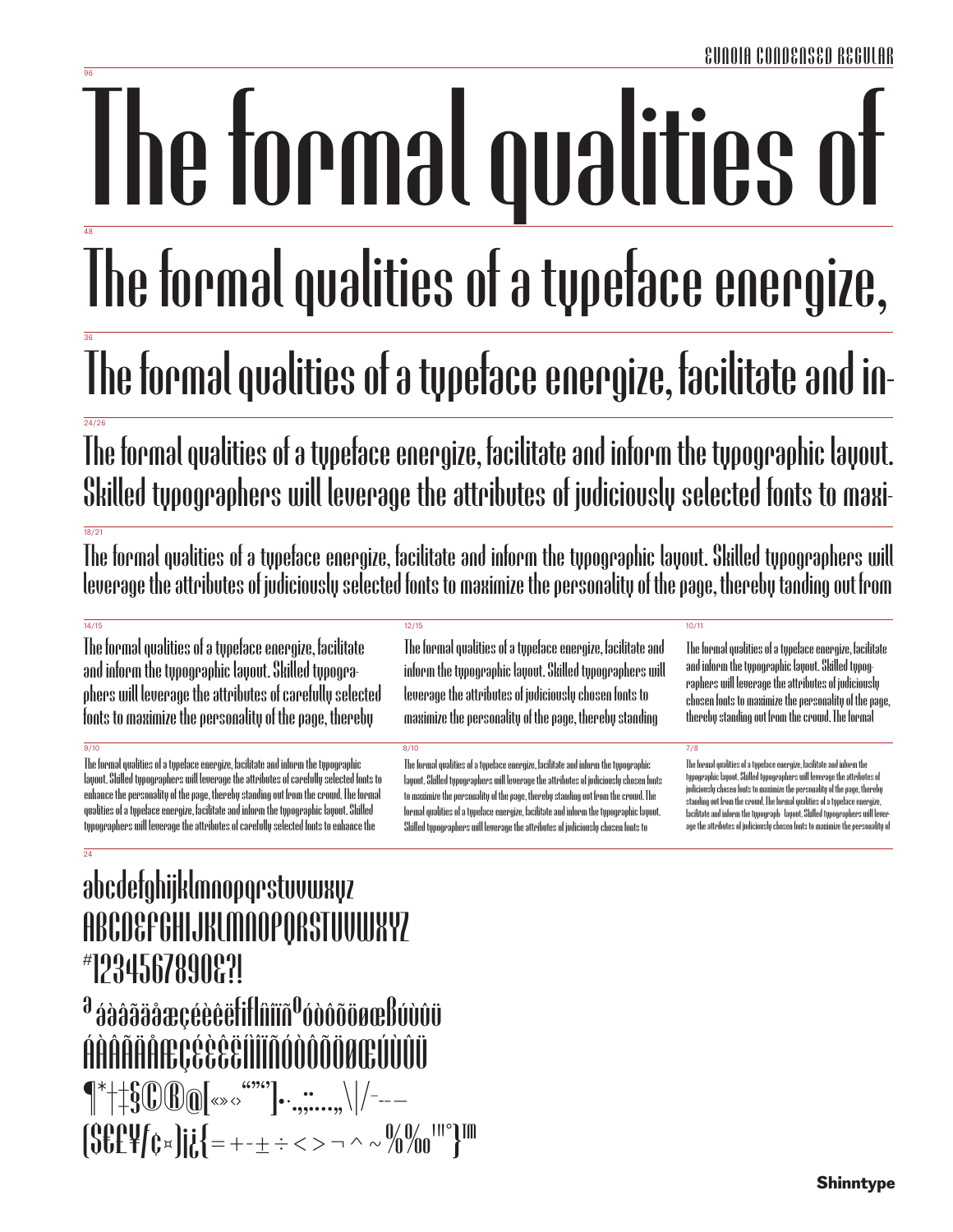# IA FORMAL OI

## **THE FORMAL QUALITIES OF A TYPE**

### THE FORMAL QUALITIES OF A TYPEFACE ENER-

The FORMal Qualities of a typeface energize, facilitate and in-FORM THE TYPOGRAPHIC LAYOUT. SKILLED TYPOGRAPHERS WILL LEV-

The FORMAL QUALITIES OF A TYPEFACE ENERGIZE, FACILITATE AND INFORM THE TYPOGRA-PHIC LAYOUT. SKILLED TYPOGRAPHERS WILL LEVERAGE THE ATTRIBUTES OF JUDICIOUSLY

 $12/15$ 

 $8/10$ 

THE FORMAL QUALITIES OF A TYPEFACE **energize, Facilitate and Inform THe** TYPOGRAPHIC LAYOUT. SKILLED TYPOGRA-PHERS WILL LEVERAGE THE ATTRIBUTES OF

 $\frac{1}{18/21}$ 

 $\frac{14}{14}$ 

 $9/10$ The FORMAL QUALITIES OF A TYPEFACE ENERGIZE, FACILITATE and inform the typographic layout. Skilled typographers WILL LEVERAGE THE ATTRIBUTES OF CAREFULLY SELECTED FONTS TO EDHADCE THE PERSODALITY OF THE PAGE, THEREBY STADDING out from the crowd. The formal qualities of a typeface

The FORMAL QUALITIES OF A TYPEFACE energize, Facilitate and Inform The TYPOGRAPHIC LAYOUT. SKILLED TYPOGRA-PHERS WILL LEVERAGE THE ATTRIBUTES OF

The formal qualifies of a typerace energize, facilitate and inform the typographic layout. Skilled typographers WILL LEVERAGE THE ATTRIBUTES OF JUDICIOUSLY CHOSED FORTS TO MAXIMIZE THE PERSONALITY OF THE PAGE. THEREBY standing out from the crown. The formal qualities of a

#### $10/11$

The FORMAL QUALITIES OF A TYPEFACE energize, Facilitate and Inform **THE TYPOGRAPHIC LAYOUT. SKILLED** TYPOGRAPHERS WILL LEVERAGE THE AT-**TRIBUTES OF JUDICIOUSLY CHOSEN FONTS** 

#### $7/8$

The rormal qualities or a typerace energize. **ғасіцтате** 

ann inform the typographic layout. Skillen TYPOGRAPH<sup>-</sup> ers will leverage the attributes of Judi-CIOUSLY CHOSEN FONTS TO MAXIMIZE THE PERSONALITY OF THE PAGE, THERERY STADDING OUT FROM THE CROWD, THE

#### **ABCDEFGHIJKIMNOPORSTUVWXY7 ABCDEFGHLIKIMNOPORSTUVWXY7** #12345678908?! <sup>a</sup>áàâãääæçéèêëFIFLIìîïñ<sup>0</sup>óòôõöøœßúùûü áàâãääæçéèêëíliïñóòôõõøœúùûü **f** \* + + \$ **@ @ @ [** <> < """ ] . . . . . . . . . \ | / / - $($ **GEF\fcx)ii.{=+-+÷<>-^~%%** m''}Im